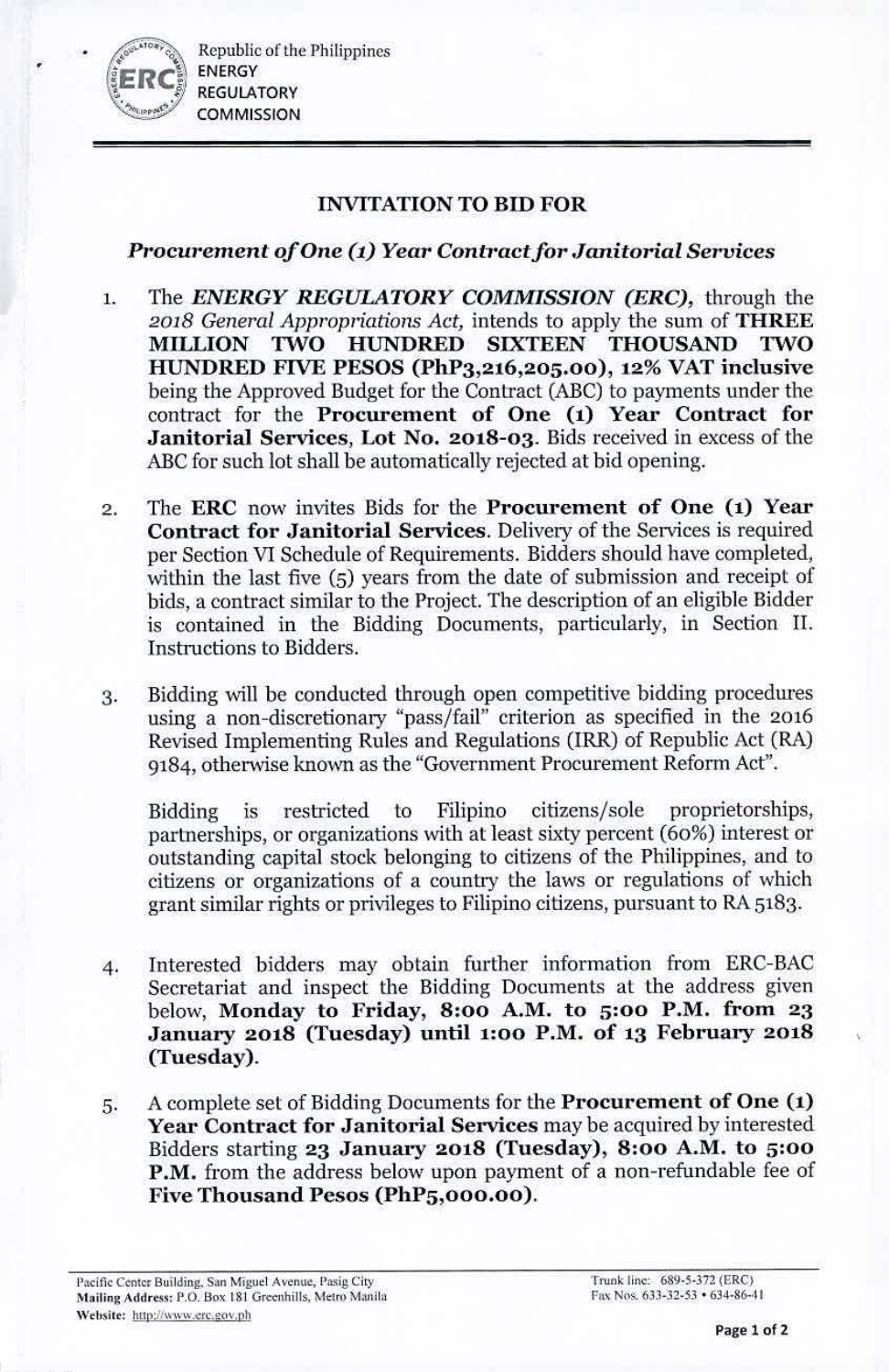It may also be downloaded free of charge from the website of the Philippine Government Electronic Procurement System (PhilGEPS), provided that Bidders shall pay the applicable (non-refundable) fee for the Bidding Documents not later than the submission of their bids.

- 6. The ERC-BAC will hold the Pre-Bid Conference on 31 January 2018 (Wednesday), 1:00 P.M. at the Mezzanine Floor, Pacific Center Building, San Miguel Avenue, Pasig City, which shall be open to prospective bidders.
- 7. Bids must be duly received by the ERC-BAC Secretariat at the address below on or before 13 February 2018 (Tuesday) at 1:00 P.M. All Bids must be accompanied by a bid security in any of the acceptable forms and in the amount stated in ITBClause 18.

Bid opening shall be on 13 February 2018 (Tuesday) at 1:30 P.M. at the Mezzanine Floor, Pacific Center Building, San Miguel Avenue, Pasig City. Bids \\rill be opened in the presence of the bidders' representatives who choose to attend at the address below. Late bids shall not be accepted.

- 8. The ERC-BAC reserves the right to reject any and all bids, declare a failure of bidding, or not award the contract at any time prior to contract award in accordance with Section 41 of RA 9184 and its IRR, without thereby incurring any liability to the affected bidder or bidders.
- 9. Please see attached *Annex "A"* for the Specification.

10. For further information, please refer to: Ms. Cherry Lyn S. Gonzales RACSecretariat Chairperson Mezzanine Floor, Pacific Center Building, San Miguel Avenue, Pasig City Tel No. 689-5365 csgonzales@erc.gov.ph/procurement@erc.gov.ph

17.January 2018, Pasig City.

maun Cap C Show

MARIA CORAZON C. GINES **BAC** Chairperson

/LLG/RGMG/RRFM/SOM **ج**ع

Pacific Center Building, San Miguel Avenue, Pasig City Mailing Address: P.O. Box 181 Greenhills, Metro Manila Website: http://www.erc.gov.ph

Trunk line: 689-5-372 (ERC) Fax Nos. 633-32-53 · 634-86-41